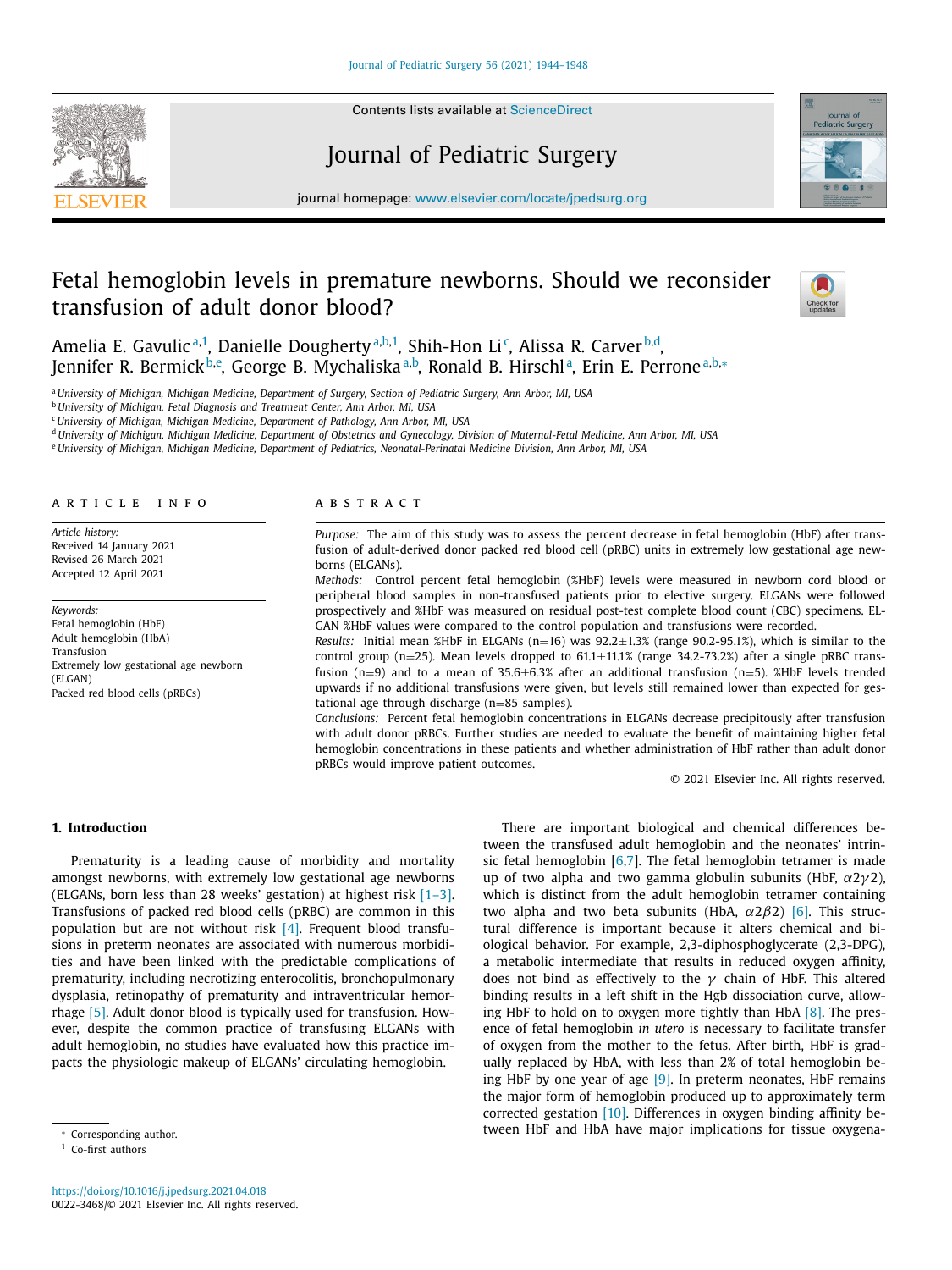tion, and could contribute to some of the morbidities experienced by ELGANs, although this has yet to be studied.

We aimed to investigate how transfusion of ELGANs with adultderived donor packed red blood cells (pRBCs) impacted the constitution of their circulating blood volume. In this pilot study, we evaluated the percent HbF (%HbF) in a control group of nontransfused infants and compared it to %HbF in ELGANs. We hypothesized that ELGANs who received adult blood transfusions would have a lower percentage of fetal hemoglobin and a higher percentage of adult hemoglobin than ELGANs of the same gestational age who were not transfused.

# **2. Methods**

This prospective cohort study measured the percentage of fetal hemoglobin (%HbF) in three different cohorts of babies between November 2018 and May 2020. Approval was obtained through the University of Michigan Institutional Review Board (HUM00150811). The first two cohorts made up a control group that consisted of blood samples from non-transfused infants, including post-partum cord blood from newborns of various gestational ages and blood taken when intravenous (IV) lines were placed on healthy infants under 6 months of age undergoing elective operations. The third cohort, the study group, consisted of blood from extremely low gestational age newborns (ELGANs) who were born prior to 28 weeks' gestational age and who were being treated in our neonatal intensive care unit (NICU). Samples were all assigned a unique study code in order to de-identify the data.

#### *2.1. Control groups*

Samples from the cord blood cohort were obtained from the University of Michigan's Biorepository for Understanding Maternal and Pediatric health (BUMP). A study team member was notified by Obstetrics and Gynecology research staff if a postpartum cord blood sample was available. Samples were eligible for this study if they were from term or preterm infants who did not have a prenatal history of anemia or cardiac defects. After eligibility was verified, the sample was collected and processed within 24 hours. Samples from 4 different gestational age ranges were collected: 24- 28 weeks', 29-32 weeks', 33-36 weeks', and  $37+$  weeks' gestation age.

For the elective operation cohort, the surgery schedule at C.S. Mott Children's Hospital was reviewed 1-2 times weekly to screen for eligible subjects who were undergoing elective surgery and who were otherwise healthy infants. If an eligible subject was identified, a study member would approach the parent/guardian(s) of the patient to obtain consent for participation in the study. If consent was obtained, the study member would ask the anesthesiology providers to draw approximately 1 mL of blood off the IV line of the patient. If there was no plan for an IV line or the draw was unsuccessful, the patient was eliminated from the study. Successfully collected samples were sent to the clinical chemistry laboratory immediately for %HbF testing. Each enrolled subject was assigned a unique study code in order to de-identify the data. Patients enrolled in this cohort were <6 month of age. Exclusion criteria included patient age older than 6 months of age, history of cardiac anomalies, history of anemia with or without need for transfusions, and lack of parental/guardian consent.

#### *2.2. Study group*

For the study cohort of ELGANs, NICU admissions were screened 2-3 times weekly for eligible subjects, which included those born <28 weeks' gestation without a congenital cardiac diagnosis. Patients were excluded if blood transfusion occurred prior to attempted enrollment. When a subject was identified, a study team member would approach the parent/guardian(s) to obtain consent. After consent was confirmed, the charts were screened for complete blood count (CBC) sample collections. To avoid oversampling, each patient ideally had only a single CBC sampled per week unless there was a transfusion noted. If a transfusion occurred, attempts were made to capture the CBC sample directly before and after. The team would request that any residual blood from the samples were sent to the clinical chemical laboratory for %HbF quantification. All pRBC transfusions that were administered to the ELGANs were recorded and timing of the transfusions with the corresponding CBC samples was documented. No non-routine additional blood draws were performed for the expressed purpose of collecting %HbF data from this study cohort.

#### *2.3. Data analysis*

For all samples, %HbF was measured by high performance liquid chromatography (HPLC) on a Bio-Rad Variant II Hemoglobin Testing System using the  $β$ -thalassemia short program (Bio-Rad Laboratories, Inc: Hercules, CA) at the University of Michigan Hospital System Laboratory in Ann Arbor, MI. MiChart (Epic Systems: Verona, WI) was used to obtain data from patients' electronic health records (EHR). Data was collected in Microsoft Excel (Microsoft Corporation: Redmond, WA) for each enrolled subject. GraphPad Prism 8.0 (GraphPad Software: San Diego, CA) and SPSS 26 (IBM Corp: Armonk, NY) were used for data analysis. The two control sources were combined and a bivariate logistic regression curve was fitted to the data using SPSS 26 to determine the dependence of %HbF on gestational age for otherwise healthy, nontransfused infants. The equation is as follows: Y = 1 / (1/u +  $(\beta_0$ ) \*  $(\beta_1$ <sup>t</sup>))) where u=100;  $\beta_0 = 4.73 \times 10^{-6}$ ;  $\beta_1$  =1.18; t=individual gestational age. The ELGAN data was graphed next to the interpolated control %HbF for comparison and this data was superimposed on graphs using PRISM. Paired Student t-tests were used to determine the significance between observed and predicted %HbF within each subgroup (transfused versus non-transfused records from the study cohort) [\[11\].](#page-4-0) Analyses of significance were conducted using SPSS 26 with  $p<0.05$ .

#### **3. Results**

#### *3.1. Control group*

The cord blood samples  $(n=17)$  and the elective surgery samples (n=8) yielded 25 %HbF values to be plotted against gestational age in non-transfused infants (**Fig. 1**). The interpolated lo-



Fig. 1. Graphical representation of cord blood (n=17) and elective surgery samples (n=8) resulting in a control curve of %HbF at various gestational ages.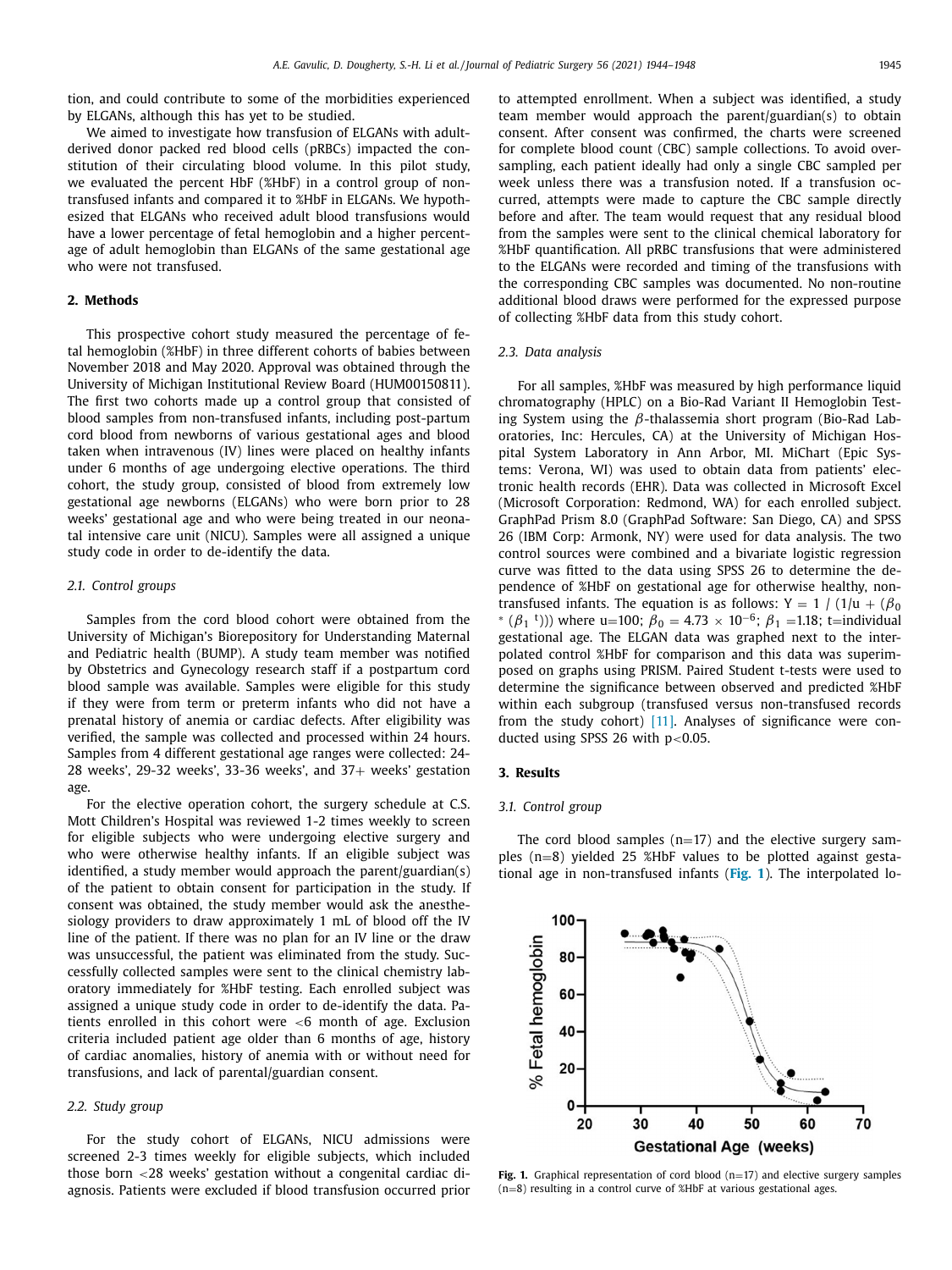

Fig. 2. Graphical representation of the study group of ELGANs (n=11) after initial transfusions (A) and respresentative examples of longitudinal data through discharge (B, n=4). Each line represents a single ELGAN patient and patient identifiers are noted in the middle.

gistic curve had a 95% confidence band and an  $R^2 = 0.93$ , indicating adequate fit to the control data. These results are consistent with normal %HbF for gestational age reported in the literature [\[12\].](#page-4-0) This method also created a calibrated standardized curve such that the %HbF of both study group and control data were obtained, stored, processed and calculated in the same process within the same facility. This resulting curve was then used to interpolate the expected %HbF for each gestational age of the study group data.

## *3.2. Study group*

Sixteen eligible ELGANs were identified and included in the study cohort from April 2019 through March 2020. Median age was 25.8 weeks (range 22w6d-27w1d) and 63% (10/16) were female. The mean initial %HbF (reported with standard deviation here and subsequently) for the group, prior to any transfusion, was  $92.2 \pm$ 1.3% (range 90.2-95.1%). Two ELGANs (A and B) had specimens collected from both cord blood (included sample in "control group") and postnatal CBC (included sample in "study group"). These samples were separated by 4 days and were similar as the infants were not transfused in the first 4 days of life (cord blood 93.0 and 93.1% with CBC at 4 days of life 92.7 and 92.5%, respectfully). There were no other crossover patients.

Of the sixteen enrolled patients, four did not have follow up data due to early death, transfer, or COVID-19 pandemic-related suspension of certain research activities. The remaining twelve have follow-up blood samples that allowed for continued %HbF measurements before and after pRBC transfusions were given. Nine ELGANs had a single pRBC transfusion with mean %HbF dropping to 61.1  $\pm$  11.1% (range 34.2-73.2%). Five ELGANs had a second single pRBC transfusion with mean %HbF dropping to 35.6  $\pm$  6.3% (range 25.4-41.1%) and four had multiple subsequent pRBC transfusions (2-3) dropping the mean %HbF to  $29.3 \pm 10.1$ % (range 18.7-39.3%). Two ELGANs (H and N) had a total of 5 transfusions and %HbF dropped to 15.3% and 17.6%, respectively. A single ELGAN (L) never received a transfusion during the hospital stay and %HbF levels remained within the expected range  $(87.7-91.8\%, n=3$  blood draws) (**[Table](#page-3-0) 1**). **Fig. 2A** shows the graphical representation of the 11 EL-GANs with follow-up %HbF data available after pRBC transfusions. **Fig. 2B** shows a representative sample of 4 ELGANs that were followed throughout their hospital stay. Once transfusions stopped, the %HbF increased to levels toward the control curve until the next transfusion, a finding that is particularly evident with patients C, E, F, J, M, and N (**Supplemental Figure 1**). This strongly suggests that transfusion is the major cause of low %HbF levels in these ELGANs rather than a complication of their prematurity. Of note, even with pauses in transfusion, %HbF levels did not recover to normal ranges for gestational age by the time of discharge, likely due to persistence of transfused adult donor RBCs. **[Table](#page-3-0) 1** lists the highest %HbF for each patient after the initial drop with transfusion showing that many increased their %HbF while hospitalized.

To demonstrate the effects of pRBC transfusions on %HbF, a two-sample paired t-test was performed which compared each EL-GAN's observed %HbF to the predicted normal range %HbF within transfused and non-transfused data subgroups. Statistical differences were detected for each group but the mean difference was notably larger in the transfused group. Prior to transfusions, the ELGAN data points  $(n=24$  patient samples) had a mean difference of -3.67% (p< 0.001) (**[Fig.](#page-3-0) 3A)**. However, after transfusions, the ELGAN data points (n=85 patient samples) had a mean difference between observed and predicted %HbF of  $-52.75\%$  (p $< 0.001$ ) (**[Fig.](#page-3-0) 3B**).

#### **4. Discussion**

Fetal hemoglobin (HbF) is the predominant hemoglobin throughout fetal development. HbF makes up 90% of the circulating hemoglobin around 24 weeks' gestation, declining to 70-80% during the third trimester  $[6]$ . After birth, there is a switch from production of HbF to HbA, and HbF levels decline to <2% of total hemoglobin levels by 6-12 months of age, commensurate with adult levels [\[13\].](#page-4-0) When babies are born prematurely, their fetal hemoglobin percentage is comparable to a similar gestational-age fetus [\[14\].](#page-4-0) Extremely low gestational age newborns (ELGANs, born <28 weeks' gestation) are born with approximately 90% HbF, as expected for their gestational age [\[15\].](#page-4-0)

All newborns experience a transient decline in total hemoglobin levels, known as physiologic anemia of infancy. This decline persists for the first couple of months of life  $[6]$ . For ELGANs, this decrease in total hemoglobin is much more pronounced  $[16]$ . Severe anemia can be life-threatening, so many ELGANs receive transfusions of adult donor pRBCs to mitigate this risk. These transfusions are associated with many known complications of prematurity, including necrotizing enterocolitis, bronchopulmonary dysplasia, retinopathy of prematurity (ROP) and intraventricular hemorrhage [\[17\].](#page-4-0) This study suggests that even one transfusion of adult blood significantly changes the physiologic makeup of an ELGAN's circulating blood by causing a substantial decrease in the %HbF in the blood and subsequent increase in the percentage of adult hemoglobin (%HbA) [\[17\].](#page-4-0) The introduction of HbA to the premature infant and the subsequent increase in %HbA and decrease in %HbF could result in excessive unloading of oxygen to the tissues due to differences in oxygen binding affinity. This could produce oxidative stress and reduce angiogenesis, contributing to the development of the afore-mentioned morbid conditions, the so-called 'oxygen radical disease of neonatology' [\[18,19\]](#page-4-0). In fact, one pilot prospective cohort study demonstrated that a higher ratio of adult hemoglobin to fetal hemoglobin in very preterm neonates was correlated with the development of ROP. This study found that preterm neonates were more likely to develop ROP if they received more frequent blood transfusions during their stay in the NICU ( $p < 0.001$ ) and if they had an overall lower mean %HbF ( $p < 0.001$ ) [\[20\].](#page-4-0)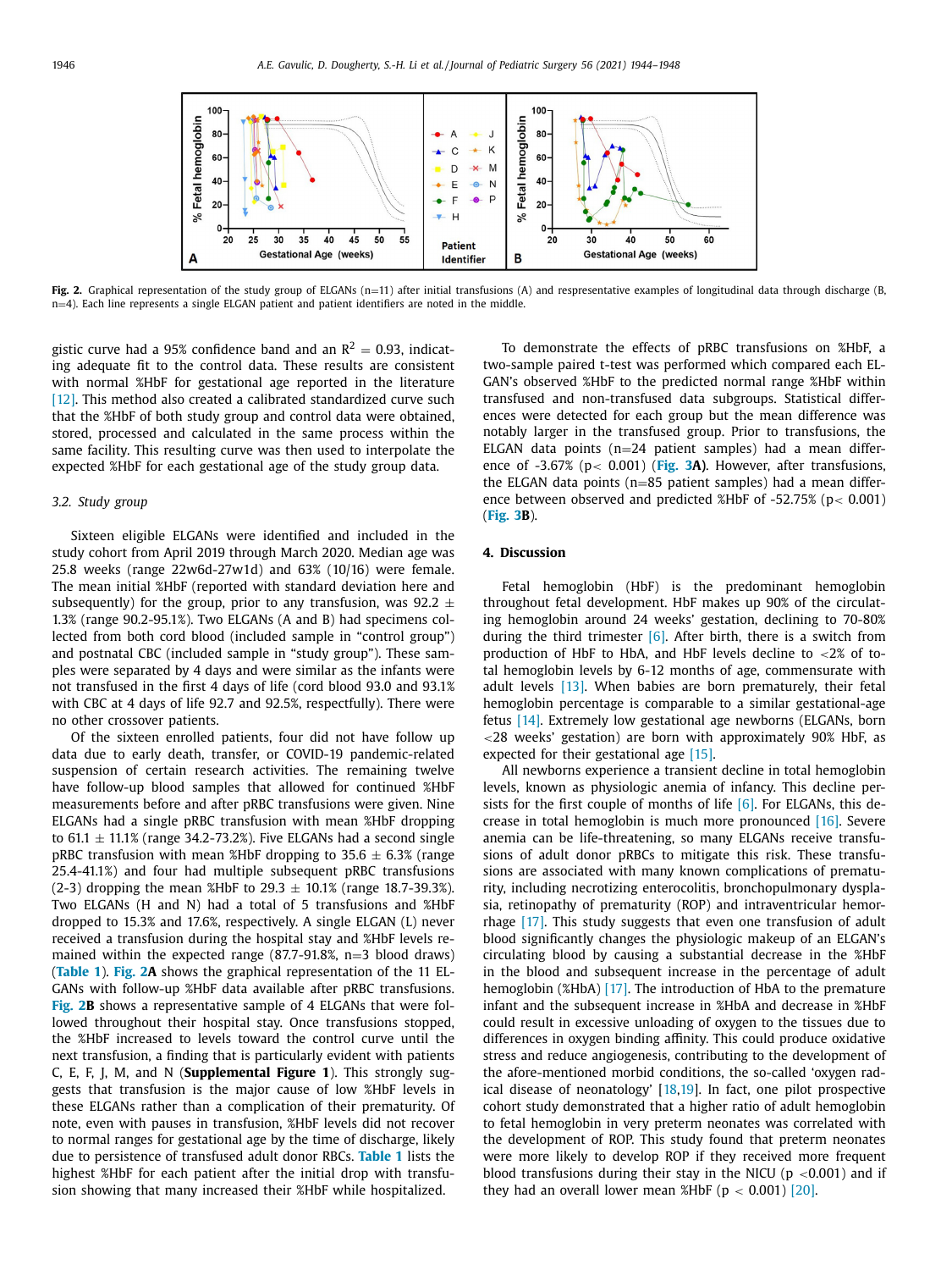<span id="page-3-0"></span>**Table 1**

Demographics of study participants with percentage of fetal hemoglobin (%HbF) before and after transfusions.

|                                                                   |                    |                 | After initial      | After subsequent<br>transfusion $#$ of | Highest %HbFafter |                   |
|-------------------------------------------------------------------|--------------------|-----------------|--------------------|----------------------------------------|-------------------|-------------------|
|                                                                   | Gestational Age at | %HbF prior to   | transfusion $#$ of | subsequent                             | initial           |                   |
| PatientIdentifier                                                 | birth              | transfusion(GA) | transfusions)      | transfusions)                          | transfusions(GA)  | Follow-up         |
| Single Transfusion followed by 2 <sup>nd</sup> Single Transfusion |                    |                 |                    |                                        |                   |                   |
| A                                                                 | 27w1d              | 93.2 (29w5d)    | 64.2(1)            | 41.1(1)                                | 54.7 (37w5d)      | Discharged 42w4d  |
| C                                                                 | 25w6d              | 94.5 (27w2d)    | 62(1)              | 34.6(1)                                | 70.1 (35w2d)      | Discharged 37w6d  |
| D                                                                 | 26w4d              | 95.1 (26w4d)    | 65.4(1)            | 36.7(1)                                | 59.4<br>(35w1d)   | Discharged 37w2d  |
| E                                                                 | 23w6d              | 95.0 (25w0d)    | 62.8(1)            | 40.2(1)                                | 77.8 (37w4d)      | Discharged 41w4d  |
| F                                                                 | 27w4d              | 92.3 (27w6d)    | 55.8 $(1)$         | 25.4(1)                                | 66.6 (38w0d)      | Discharged 60w5d  |
| Single Transfusion followed by Multiple Transfusions              |                    |                 |                    |                                        |                   |                   |
| J                                                                 | 24w3d              | 90.3 (24w3d)    | 34.2(1)            | 22.6(2)                                | 64.8              | Discharged        |
|                                                                   |                    |                 |                    |                                        | (38w5d)           | 42w5d             |
| K                                                                 | 25w5d              | 91.9 (25w6d)    | 73.2(1)            | 36.4(2)                                | 24.2<br>(38w0d)   | Discharged 51w0d  |
| M                                                                 | 24w4d              | 93.3 (25w5d)    | 66.1(1)            | 18.7(3)                                | 48.9              | Discharged 40w5d  |
|                                                                   |                    |                 |                    |                                        | (40w3d)           |                   |
| P                                                                 | 25w0d              | 92.2 (25w1d)    | 66.6 $(1)$         | 39.3(2)                                | 39.3              | Discharged 49w6d  |
|                                                                   |                    |                 |                    |                                        | (25w5d)           |                   |
| <b>Multiple Transfusions</b>                                      |                    |                 |                    |                                        |                   |                   |
| H                                                                 | 22w6d              | 90.2 (23w0d)    | 41.6(2)            | 15.3(3)                                | n/a               | Died              |
| N                                                                 | 24w4d              | 91.3 (24w4d)    | 25.5(3)            | 17.6(2)                                | 41.7 (40w3d)      | Discharged 41w5d  |
| <b>Never Transfused</b>                                           |                    |                 |                    |                                        |                   |                   |
| L                                                                 | 27w1d              | 91.2 (27w4d)    | n/a                | n/a                                    | 91.8 (30w5d)      | Discharged 36w5d  |
| Lacking follow-up due to death, transfer, or COVID-19             |                    |                 |                    |                                        |                   |                   |
| В                                                                 | 27w1d              | 92.5 (27w5d)    | n/a                | n/a                                    | n/a               | Died              |
| G                                                                 | 22w6d              | 91.3 (23w0d)    | n/a                | n/a                                    | n/a               | Died              |
| $\bf{0}$                                                          | 25w6d              | 92.1 (25w6d)    | n/a                | n/a                                    | n/a               | Transferred 28w1d |
| Q                                                                 | 27w1d              | 91.9 (27w2d)    | n/a                | n/a                                    | n/a               | Discharged 40w4d  |





Fig. 3. Graphical representation of the observed versus predicted %HbF by gestational age in ELGANs before (A, n=24 blood draws) and after (B, n=85 blood draws) transfusion.

Fetal and adult hemoglobin have numerous distinct molecular properties in addition to differences in oxygen binding affinity. Fetal hemoglobin is less likely to oxidize, has a greater capacity to create nitric oxide, and is less likely to undergo DNA cleavage. All of these properties may be of benefit to a fragile premature infant. Additionally, residual leukocytes found in umbilical cord blood have phenotypes that are more immunotolerant and less inflammatory compared to those found in adult donor blood [\[18\].](#page-4-0) Our results demonstrate that premature neonates develop a significant drop in the percentage of HbF after only a single transfusion, so it is plausible that these molecular and biologic distinctions could contribute to transfusion-associated complications experienced by premature infants. We also demonstrate that premature infants have an increase in %HbF after transfusions cease, which implies that a high concentration of HbF is biologically appropriate for this patient population.

To avoid the physiologic change in %HbF associated with pRBC transfusions, others have attempted to either avoid transfusion or utilize umbilical cord blood for transfusion. The practice of delayed cord clamping (DCC), in which fetal blood is allowed to continue to flow from the placenta and the umbilical cord into the infant for more than 30 seconds after birth, results in an increase in HbF in the preterm infant. A Cochrane review found that DCC in preterm infants resulted in decreased need for blood transfusion, decreased intraventricular hemorrhage, and lower risk of necrotizing enterocolitis [\[21\].](#page-4-0) DCC and the administration of erythropoietin are strategies that have reduced the quantity of adult red blood cell transfusions given to premature infants, but have not eliminated them. The collection of autologous umbilical cord blood from a premature infant poses many logistical challenges, and typically does not produce adequate volumes of blood to meet a single premature infant's transfusion requirements [\[22,23\]](#page-4-0). Another novel alternative is the transfusion of allogeneic umbilical cord blood that is collected and stored after the birth of healthy term neonates. Bianchi, et al. have demonstrated the safety and feasibility of this therapy in Italy, but larger studies are needed to demonstrate efficacy and evaluate long-term outcomes [\[24\].](#page-4-0)

While our study demonstrates that %HbF levels significantly drop after ELGANs are transfused with adult donor pRBC, it is not without limitations. Our sample size is not large enough to asso